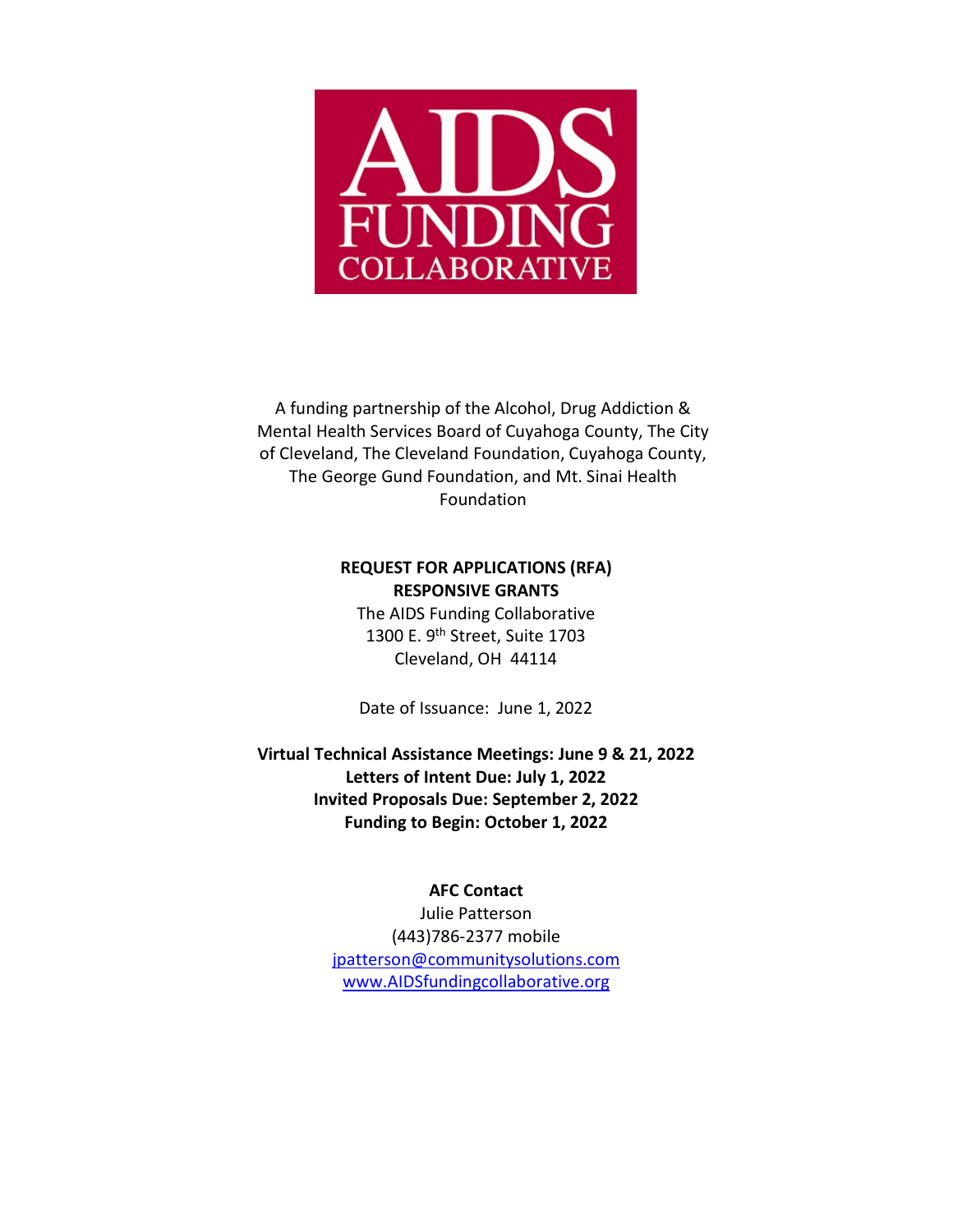# **TABLE OF CONTENTS**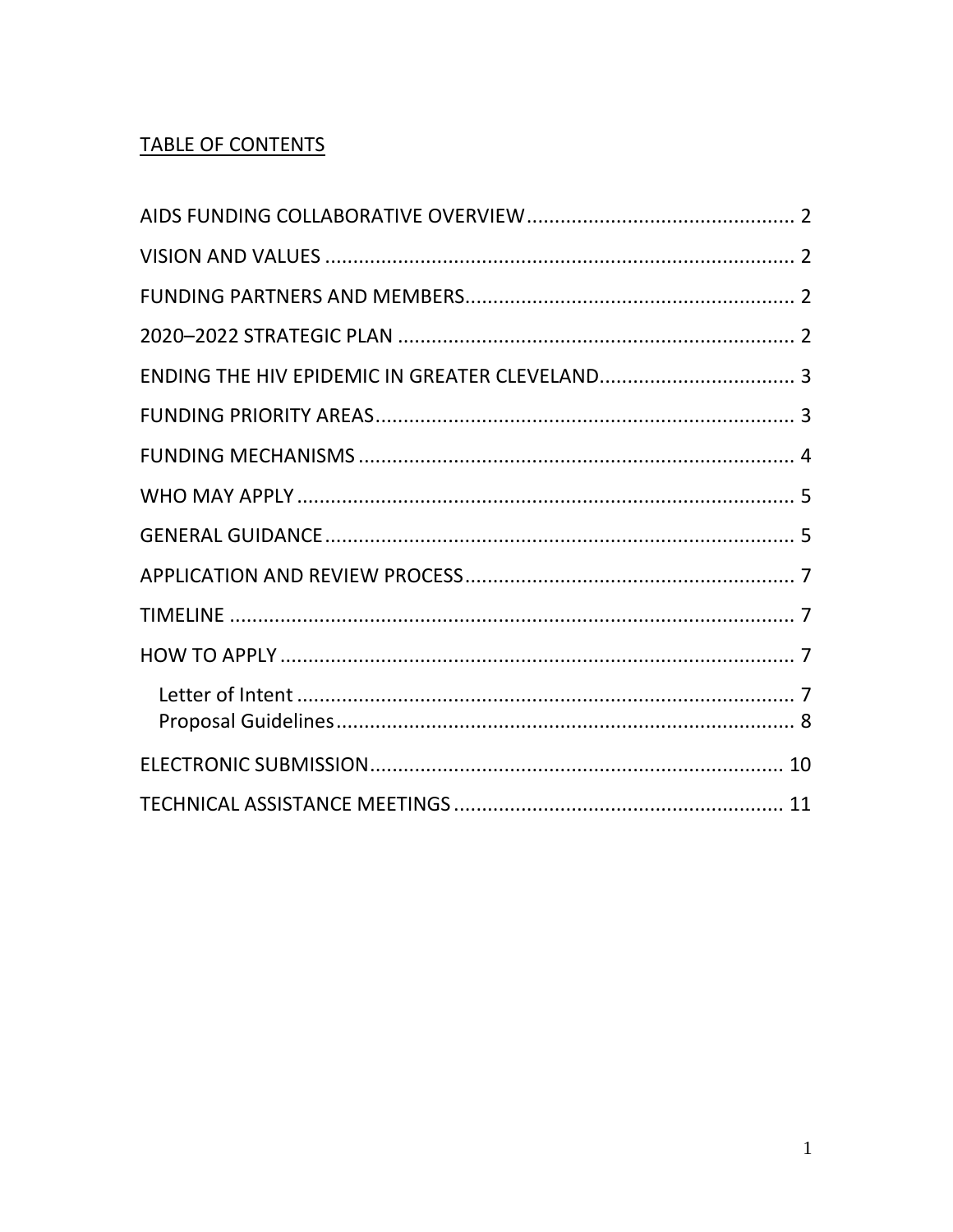# **REQUEST FOR FUNDING APPLICATIONS**

### <span id="page-2-0"></span>**AIDS FUNDING COLLABORATIVE OVERVIEW**

The mission of the AIDS Funding Collaborative (AFC) is to strengthen the community's response to HIV/AIDS as a public/private partnership providing coordination, leadership, advocacy and funding in Greater Cleveland.

The AFC was established in 1994 in response to a recommendation by the local Citizens' Committee on HIV/AIDS to develop a "method of allocating and distributing communitybased funding from local government, health departments, and the private sector." Since that time, the AFC has leveraged and invested nearly \$13 million to support HIV/AIDS-related services, capacity building activities and prevention efforts in Greater Cleveland.

### <span id="page-2-1"></span>**VISION AND VALUES**

Our vision is of ending the HIV epidemic, and of a Greater Cleveland that is a place of health and opportunity for everyone who lives here. We believe in community involvement and leadership, with programs designed and implemented by individuals who are directly impacted by HIV/AIDS and those who serve them. We are also committed to racial equity – the HIV epidemic in Greater Cleveland disproportionately impacts African Americans, especially people who are younger, economically vulnerable, and less connected to sexual health and behavioral health services.

### <span id="page-2-2"></span>**FUNDING PARTNERS AND MEMBERS**

The AFC's governing body is comprised of representatives appointed by the AFC's funding partners, along with community-at-large members, and representatives of designated community organizations that do not provide funding but have expertise regarding HIV/AIDS and/or funding of HIV/AIDS programs and services. All representatives have an equal vote in the AFC's decision-making. Current funding partners are: The Alcohol, Drug Addiction & Mental Health Services Board of Cuyahoga County, The City of Cleveland, The Cleveland Foundation, Cuyahoga County, The George Gund Foundation, and Mt. Sinai Health Foundation. The AIDS Clinical Trials Unit/Center for AIDS Research Clinical Core at Case Western Reserve University and the Ryan White Part A Program at the Cuyahoga County Board of Health participate in the AFC as designated organizations. The AFC is located within the offices of the Center for Community Solutions, which provides fiscal, administrative and program support. The AFC convenes multiple funders in collective grant making.

### <span id="page-2-3"></span>**2020–2022 STRATEGIC PLAN**

The AFC has refined its focus toward three key strategic priorities for our community: 1) investing in HIV programs centered on specific neighborhoods and networks; 2) mobilizing increased funding for the local HIV response; and 3) being a central place for collaboration among HIV funders and leaders.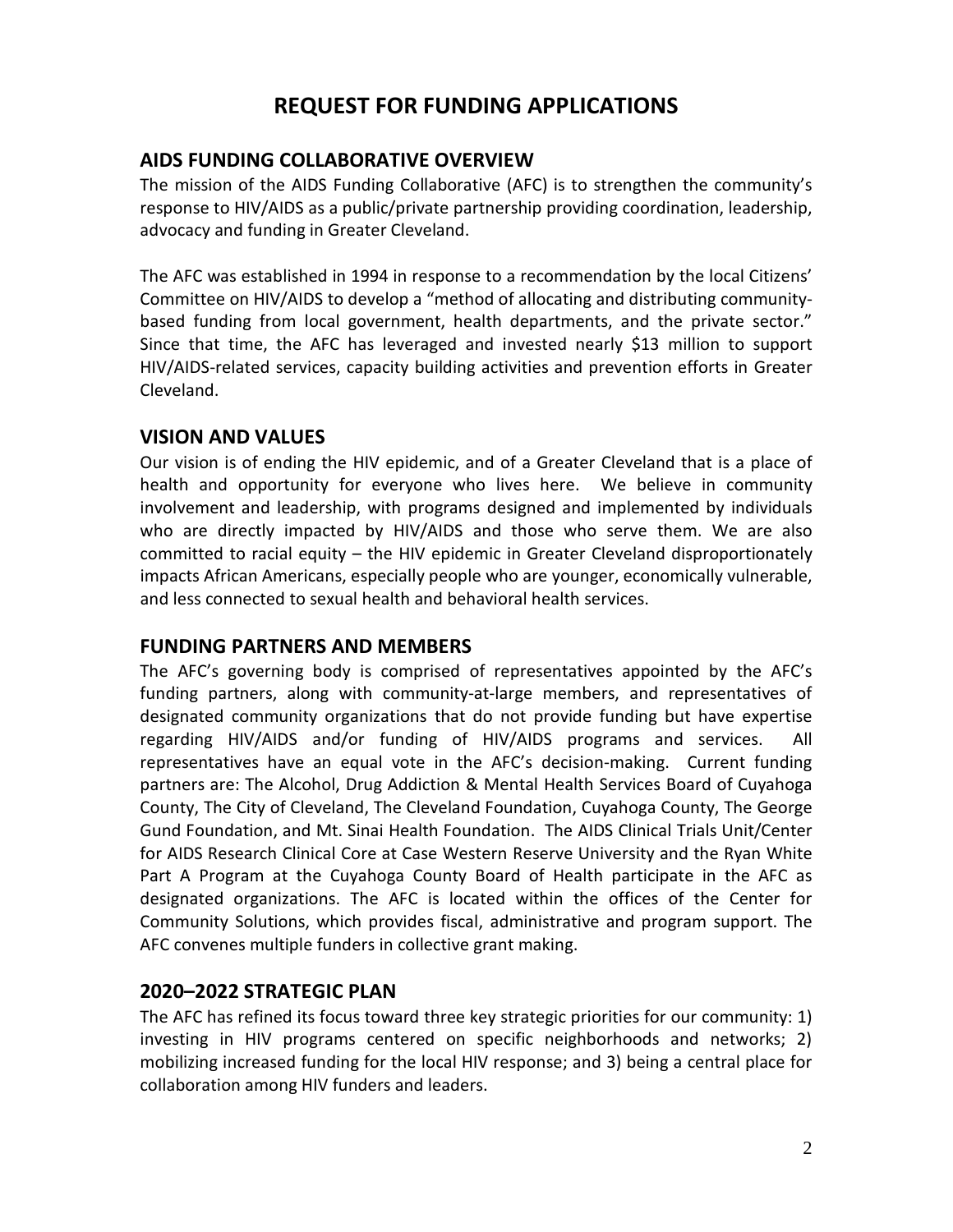The AFC continually assesses funding gaps in the HIV/AIDS community to best use its resources to implement its strategic plan. AFC grantmaking includes: 1) *discretionary grants*, not to exceed \$5,000, for short-term or one-time HIV/AIDS-related needs in the community that are not supported by other community HIV funds; 2) *catalyst grants* of \$5,000 - \$20,000 for community organizing, pilot projects, and selected trainings and events; 3) *targeted grants*, which enable the AFC to respond in a timely manner to emerging needs by inviting organizations to submit a proposal to address specific populations or areas of unmet need as they are identified by the AFC or other community organizations; and 4) *responsive grants* on an annual funding cycle, utilizing this Letter of Intent (LOI) and Request for Applications (RFA) process.

# <span id="page-3-0"></span>**ENDING THE HIV EPIDEMIC IN GREATER CLEVELAND**

In February 2019, the federal government announced a goal to end the HIV epidemic in the United States within 10 years, and specifically to reduce the number of annual new HIV transmissions by at least 90 percent by 2030. The federal Ending the HIV Epidemic Initiative (EHE) has been launched to increase federal resources to HIV efforts in 57 key locations, including Cuyahoga County.

**To achieve the national Ending the HIV Epidemic goals in Greater Cleveland, Cuyahoga County will need to reduce annual HIV transmissions to fewer than 20 new HIV diagnoses by 2030. Learn more about Cuyahoga County's Ending the HIV Epidemic Plan at the Resource Page: [https://www.communitysolutions.com/resources/ending](https://www.communitysolutions.com/resources/ending-the-epidemic/ending-epidemic-cuyahoga-county/)[the-epidemic/ending-epidemic-cuyahoga-county/](https://www.communitysolutions.com/resources/ending-the-epidemic/ending-epidemic-cuyahoga-county/)**

## <span id="page-3-1"></span>**FUNDING PRIORITY AREAS**

- **1. HIV care and support services, including those aligned with Ryan White categories**
- **2. HIV prevention services, especially harm reduction and pre-exposure prophylaxis (PrEP)**
- **3. Community-led and neighborhood-based HIV programming focused on zip codes and networks in greatest need**

Proposed projects may align with more than one priority area. The examples below are not meant to be an exhaustive list, but are intended to provide additional clarity about the focus and intention of each priority area.

### **1. HIV Care and Support Services**

HIV care and support services are designed for those who are living with HIV/AIDS. These may include early intervention services, outreach, health education/ risk reduction, case management, medical transportation, and psychosocial support. Agencies are encouraged to align services with Ryan White categories as defined here: [https://hab.hrsa.gov/sites/default/files/hab/program-grants](https://hab.hrsa.gov/sites/default/files/hab/program-grants-management/ServiceCategoryPCN_16-02Final.pdf)[management/ServiceCategoryPCN\\_16-02Final.pdf](https://hab.hrsa.gov/sites/default/files/hab/program-grants-management/ServiceCategoryPCN_16-02Final.pdf)

# **2. HIV Prevention**

**Harm reduction** strategies reduce negative consequences for people who use drugs or engage in other behaviors that can increase risk for poor health or social outcomes. Harm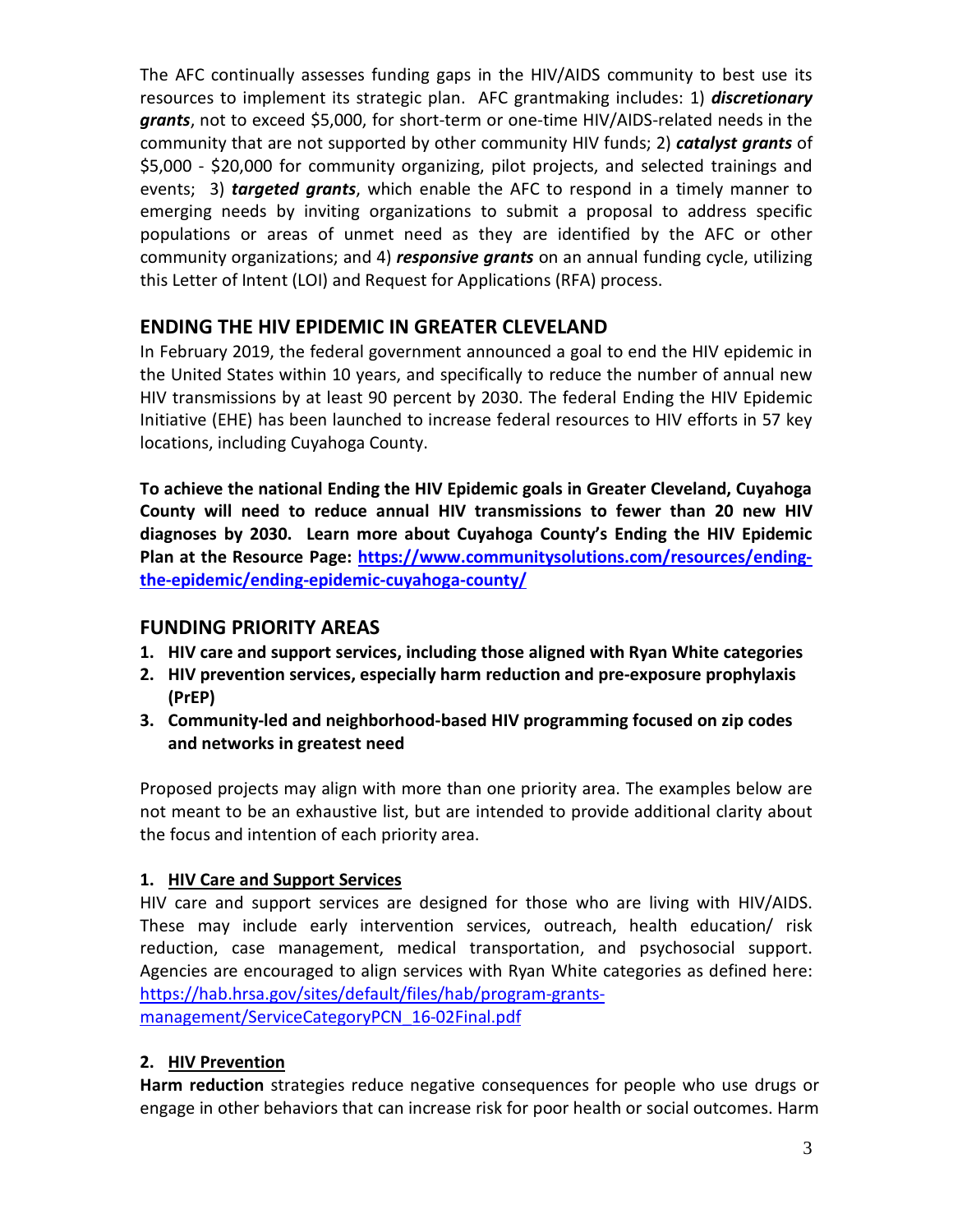reduction services are provided in a non-judgmental, non-coercive manner that recognizes the complex nature of behavior. HIV/AIDS-related harm reduction interventions include peer health education; testing and treatment for HIV, hepatitis, and sexually transmitted infections; motivational interviewing; overdose prevention; referrals to drug treatment; syringe exchange; provision of fentanyl test strips; pre- exposure prophylaxis (PrEP, see below); comprehensive sexual health education; and outreach and preventive health services for commercial sex workers.

**Pre-exposure prophylaxis (PrEP)** is a strategy wherein an individual takes anti-HIV medicines prior to exposure to protect against HIV infection. An increasing number of people are aware of PrEP as a prevention option, but community outreach and navigation are needed to educate and encourage individuals to access PrEP. Examples of programs are: directly providing PrEP services; social marketing; training health professionals to provide these services; and/or reducing structural barriers.

## **3. Community-led and Neighborhood-based Programming**

Ending the HIV epidemic requires working with people in greatest need. People face disproportionally high rates of HIV not only because of their sexual and drug-use practices, but also because their neighborhoods or networks are not sufficiently reached with HIV testing, treatment and prevention services. Community programming may include local health campaigns and coalitions, community organizing and neighborhoodbased projects for priority populations.

# <span id="page-4-0"></span>**FUNDING MECHANISMS**

- **1. Programmatic Support**
- **2. Community Capacity Building**
- **3. General Operating Support**

## **1. Programmatic Support**

This funding mechanism supports HIV-focused services, interventions or programming, such as those mentioned above, by an organization whose primary mission may or may not be specific to HIV/AIDS. Proposed activities may include, but are not limited to: information dissemination and public outreach; community engagement and community organizing; implementation of emerging practices; and evidence-informed and/or evidenced-based interventions.

## **2. Community Capacity Building**

This funding mechanism will enhance the availability and coordination of services across organizations. Projects funded in this area are aimed at community and organizationlevel objectives that have the potential to decrease stigma, change policy and create lasting positive change in our community. In this funding area, the AFC is interested in projects focused on: building, expanding and/or improving bridges between HIV services and related health and human service systems with the goal of better meeting the needs of people at highest risk for HIV exposure and strengthening organizations delivering HIV services. Examples of projects the AFC may consider in this area include: increasing systems capacity; exploring the feasibility of coordinating services/ establishing formal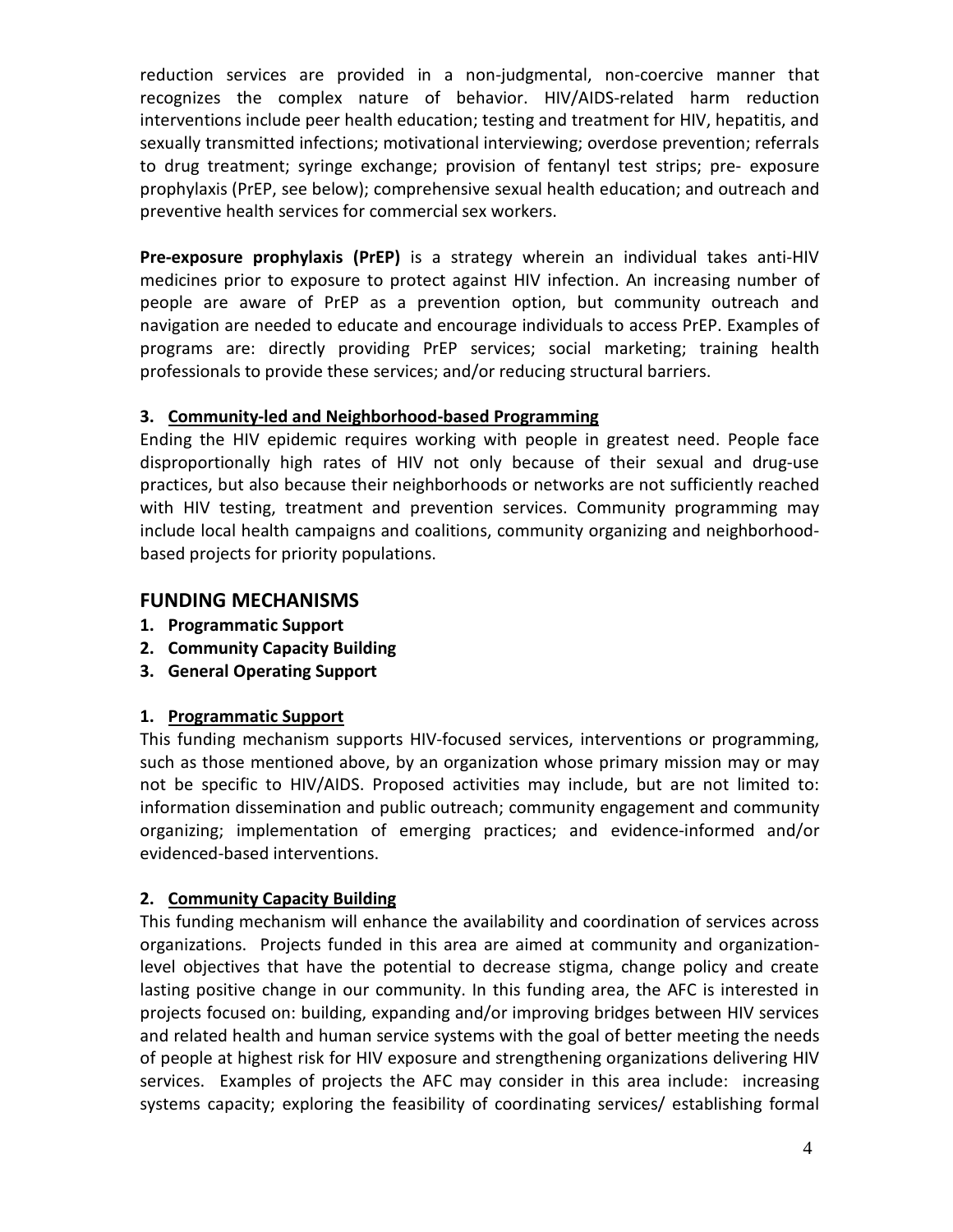systems linkages between organizations serving priority populations; physical plant improvements that directly enhance the capacity to deliver HIV/AIDS-specific services; and community infrastructure development.

# **3. General Operating Support**

General operating support ensures stable infrastructure for an organization. Grants made under this priority will support an organization's mission, rather than a specific program. Organizations with a primary mission specific to HIV/AIDS and a demonstrated commitment to the AFC's funding priorities are eligible to apply for operating support. General operating support grants are capped at \$50,000.

# <span id="page-5-0"></span>**WHO MAY APPLY**

All applicants must:

- Be nonprofit, tax-exempt 501(c)(3) organizations or public agencies;
- Serve or engage in work that impacts a population affected by HIV/AIDS. Applicants need not provide HIV-specific services, but the proposed project must address a funding priority described in this RFA. The exception is for organizations seeking general operating support, which are required to have a primary mission specific to HIV/AIDS and a demonstrated commitment to the AFC's funding priorities;
- Serve Cuyahoga County residents, as required by the regional funding parameters of the AFC's current funding partners. The exception is applications focused on state-level policy change, intended to impact Cuyahoga residents as well as a broader population.

Organizations may submit only one application for a single-organization responsive grant. If an organization submits a proposal in collaboration with other applicant(s), they may also apply for support of another project on their own. Organizations responding to this RFA are also eligible to apply for discretionary, catalyst and targeted AFC grants. Please visit www.AIDSfundingcollaborative.org for more information.

# <span id="page-5-1"></span>**GENERAL GUIDANCE**

- 1) Proposed projects may fit into more than one priority area but should only utilize one funding mechanism. Indicate these in your application.
- 2) Geocoding of local HIV epidemiologic data shows that while no neighborhood is immune to HIV, some are harder hit. **Priority will be given to those projects and organizations demonstrating service to individuals living in the most affected neighborhoods**. According to a five-year data analysis (2013–2017) released by the Ohio Department of Health, neighborhoods on both the east and west sides of Cleveland are carrying the highest burden of new infections, specifically in the following zip codes: **44102; 44104; 44105; 44106; 44107; 44108; 44109; 44110; 44111; 44112; 44118; 44120; and 44128.**
- 3) Based on epidemiology and knowledge of gaps in local programming, proposals must focus on one or more of the populations bulleted below.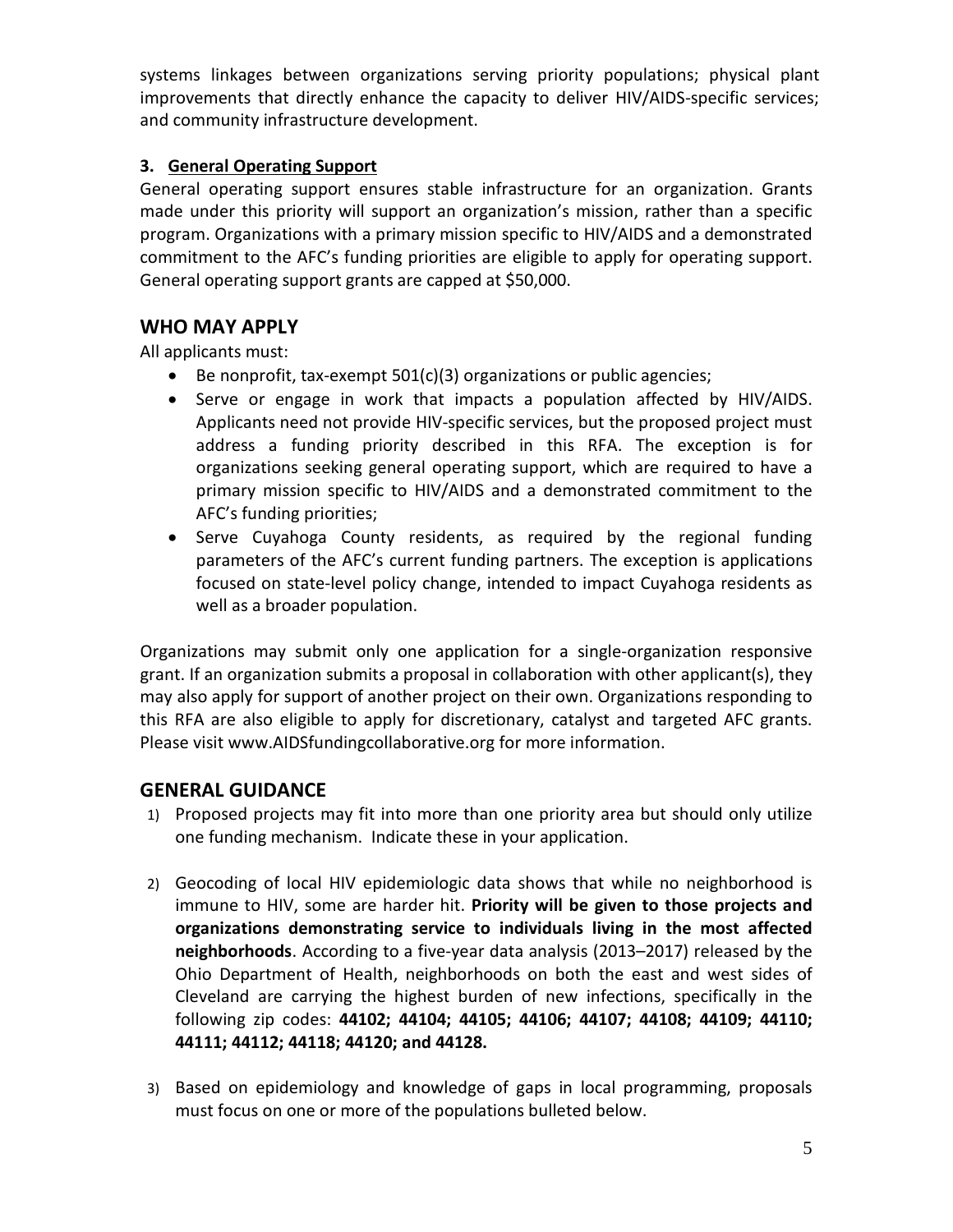- **Neighborhoods/ zip codes identified by epidemiologic data; see 2) above**
- **Gay, Bisexual, and other men who have sex with men**
- **African Americans**
- **High-risk youth (13–24 years old), specifically LGBTQ+, homeless, and/or those involved in the juvenile justice system**
- **Incarcerated or previously incarcerated populations**
- **Transgender women and men, and those who are non-binary**
- **People involved with transactional sex**
- **People who inject drugs**
- 4) The AFC believes in community involvement and wants to promote leadership of people living with HIV. As such, special consideration will be given to programs and organizations that meaningfully involve people living with HIV/AIDS in the conceptualization, delivery, and/or evaluation of proposed programs.
- 5) The AFC values effective use of resources in the nonprofit sector and encourages nonprofit organizations to work together to reduce redundancy by sharing services or collaborating on programs. Memoranda of Understanding (MOUs) are required upon submission of proposals for those organizations partnering to serve affected communities. Organizations that submit a joint application outlining the collaborative use of their common resources to achieve efficiency, in addition to the other review criteria, will be given special consideration.
- 6) The examples of types of projects that might match each priority area are not meant to be an exhaustive list, but are included to provide additional clarity about the focus and intention of the priority area. Applicants are encouraged to propose projects that align with the priority areas and meet organizational and/or community needs.
- 7) AFC responsive grants awarded over the last year ranged from \$20,000 to just over \$50,000. Organizations should carefully consider a realistic budget for the project they propose and apply for the amount of funding that they assess is necessary for achieving a successful outcome. \$50,000 is the maximum request for general operating support proposals. Staff encourage conversations about program budgets during LOI and proposal preparation. Be sure to include a detailed budget narrative.
- 8) The priorities for this RFA *do not* include funding for:
	- Endowment;
	- Capital-only requests not otherwise responsive to the funding priorities;
	- Fundraising events.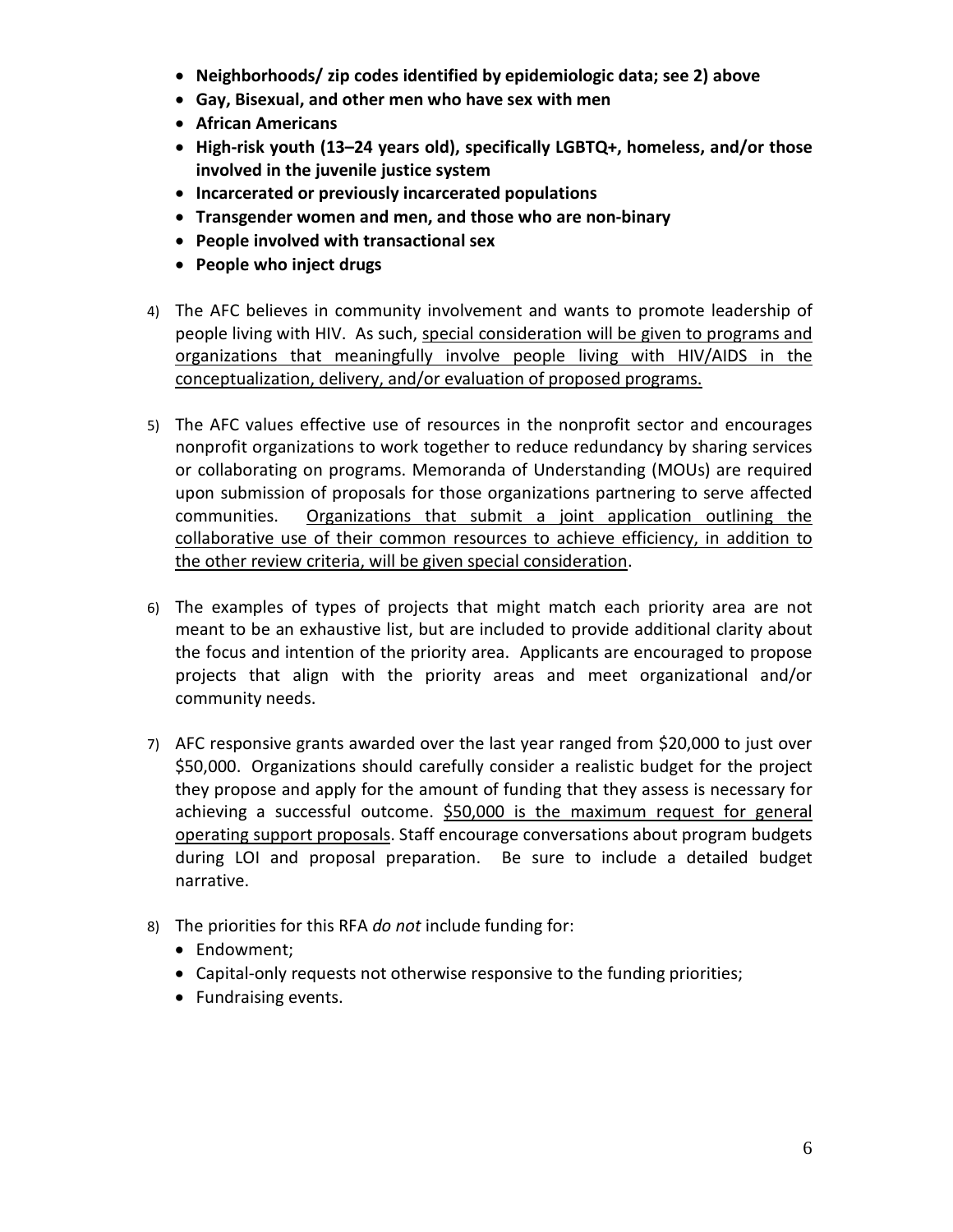# <span id="page-7-0"></span>**APPLICATION AND REVIEW PROCESS**

The AFC's Responsive Grants Committee has primary responsibility for review and evaluation of LOIs and proposals for our annual responsive grantmaking.

- 1) All organizations wishing to apply for grant funds must first submit a Letter of Intent (LOI), which will provide the AFC with basic information about the proposed project. The AFC's grant committee will review all LOI's and will then invite full proposals from a limited number of applicant organizations, based on the quality of the LOIs, alignment with the AFC's funding priorities, and the AFC's available grantmaking resources.
- 2) Organizations will be notified if they are invited to submit a full proposal. An invitation to submit a proposal does not guarantee funding and the AFC will make final funding decisions after a full evaluation of the proposals we receive.
- 3) The AFC will conduct site visits with organizations that have been invited to submit proposals as part of our review process and to provide technical assistance.
- 4) Invited proposals will be reviewed by the Responsive Grants Committee. Funding recommendations will be submitted in writing to the full AFC for discussion and final decision-making at the September 27, 2022, AFC Advisory Committee meeting.

# <span id="page-7-1"></span>**TIMELINE**

Grants will be awarded to start October 1, 2022, for a one-year duration.

| <b>AFC Activity</b>                                | Date                     |
|----------------------------------------------------|--------------------------|
| Request for applications is released               | June 1, 2022             |
| Technical assistance sessions for grantseekers     | June 9 and June 21, 2022 |
| Letters of Intent are due                          | July 1, 2022             |
| Proposals are invited                              | July 25, 2022            |
| Site visits with organizations invited to submit a | Week of August 3-5, 2022 |
| proposal                                           |                          |
| Invited proposals due                              | September 2, 2022        |
| Awards begin for 2022-23 funding                   | October 1, 2022          |

# <span id="page-7-2"></span>**HOW TO APPLY**

# <span id="page-7-3"></span>**Letter of Intent**

All applicants must submit a letter of intent (LOI) using the required LOI form, available at [www.AIDSfundingcollaborative.org.](http://www.aidsfundingcollaborative.org/) The information included in the LOI will determine if the AFC will invite you to submit a full proposal for the proposed project; applicants should give careful consideration to the information presented in the LOI and provide a clear, focused case for support. We reserve the right to exclude from consideration LOIs that do not meet formatting and submission criteria. Please refer to the form for instructions.

If the project is a collaborative project, the LOI should be submitted by the lead organization, the fiscal sponsor of the project.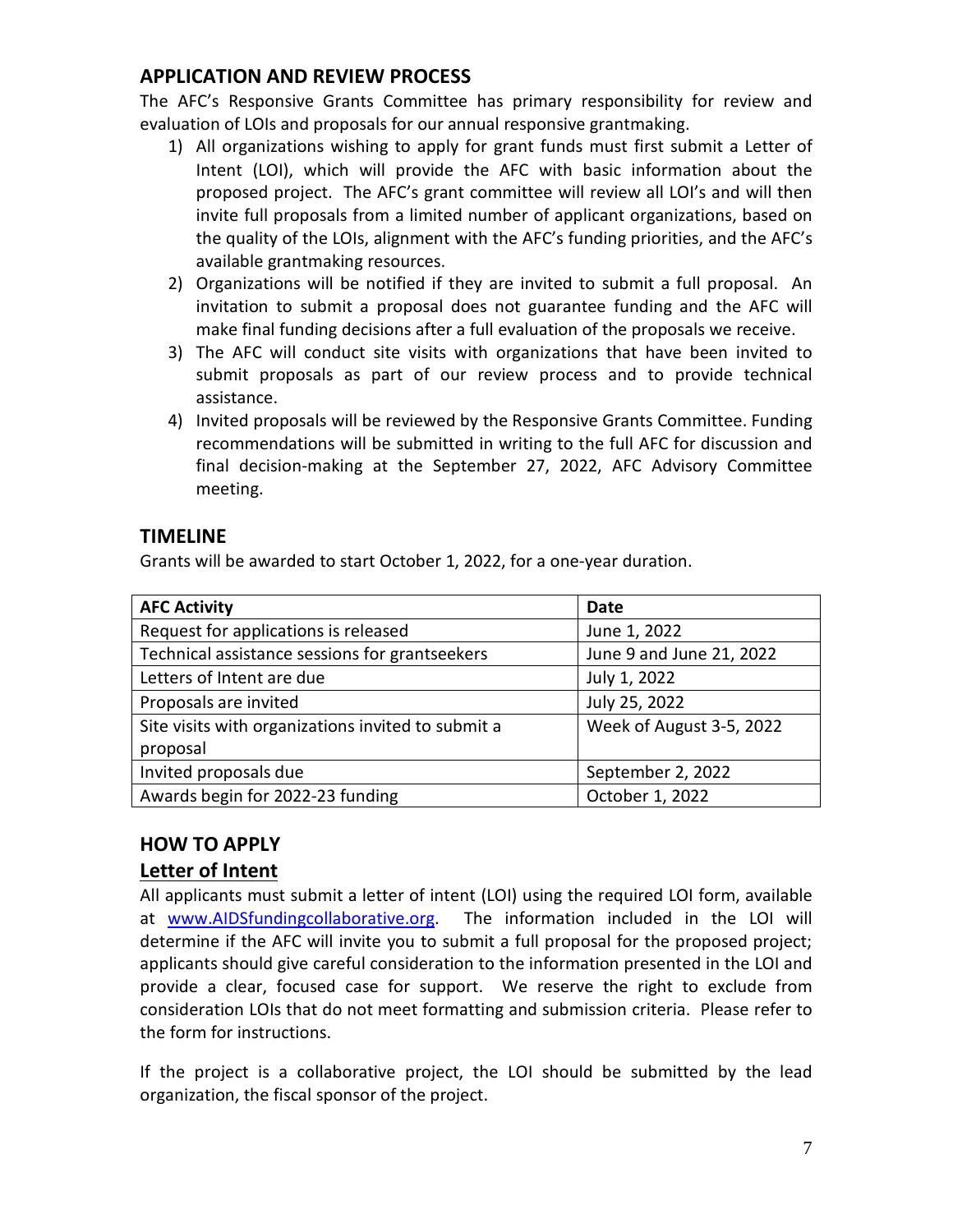# <span id="page-8-0"></span>**Proposal Guidelines**

Organizations will be notified if they are invited to submit a full proposal. The AFC will review only those proposals received from organizations that were invited to complete a proposal, and proposals must be for the project for which the invitation was extended.

We reserve the right to exclude from consideration proposals that do not meet formatting and submission criteria. The proposal narrative (section D below) is not to exceed 10 double-spaced pages, using 12-point font on standard 8.5 x 11-inch paper, with one-inch margins. Please number the pages of your proposal. Applications must address all components and requested information outlined below, and the proposal should use the section headings and subheadings specified in "D" below.

### **A. Proposal Cover Form**

Find the proposal cover form at [www.AIDSfundingcollaborative.org](http://www.aidsfundingcollaborative.org/)

### **B. Cover Letter**

A cover letter must be signed by the executive director. If the project is a collaborative endeavor, the cover letter must be signed by the executive director of the lead organization or fiscal sponsor; please include a statement that lists all partner organizations and indicates that each organization's leadership supports the contents of the proposal.

### **C. Executive Summary** (maximum one page, double-spaced)

Briefly describe the proposed project. For organizations seeking operating support, describe the strategic goals of the organization. The AFC may use the executive summary to describe the project, if funded, on our website and in other materials.

### **D. Proposal Narrative** (maximum 10 pages, double-spaced)

- **1. Organization Background:** Mission; major programs & expertise; demographic, social, and other relevant characteristics of those served by the organization; relevant links or partnerships with other organizations. If it is a collaborative proposal, include a description of each organization and any previous experience working together.
- **2. Problem Statement & Need:** Briefly describe the HIV-specific problem you plan to address and, if applicable, the priority population and the organization's access to that population. For general operating support requests, please respond from an organizational perspective. How does the proposed project or the organization fill an unmet need, how has your organization determined that need exists, and why is this program a priority for your organization?
- **3. Priority Area:** Indicate which AFC funding priority(ies) the proposed project addresses and why. For organizations seeking general operating support, please describe the organizational commitment to the AFC's strategic priorities.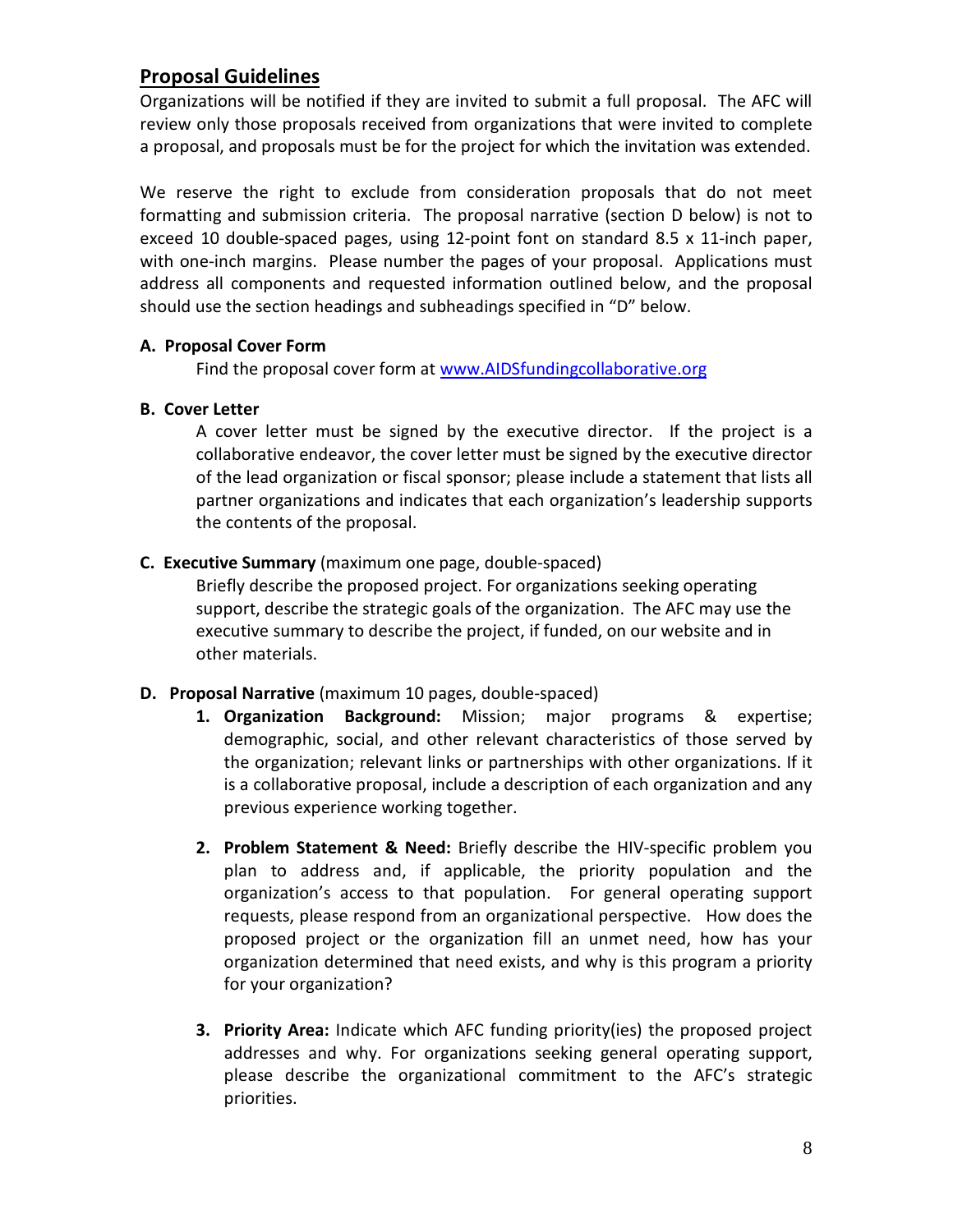- **4. Funding Mechanism:** Indicate which AFC funding mechanism is preferred and why it is the best fit. Answer either question 5, 6, or 7 depending on the choice:
	- **5. (***For Programmatic Support***) Project Description** Describe the project, including overall goal(s). Describe the evidence base that supports the program design. What are the four to six critical events or activities that have to happen to make this project successful and when will each occur? Identify key staff/consultants responsible for implementing the activities, including their experience and qualifications.
	- **6. (***For Community Capacity Building***) Collaboration:** Describe the project, including overall goal(s). Where does the organization and the proposed project fall within the continuum of HIV/AIDS prevention and care services for the region? With which organizations does your organization need to collaborate to accomplish its work?
	- **7. (***For General Operating Support***) Implementation Plan:** Describe the strategic plan of the organization and include the benchmarks that will determine success in the timeframe of this grant year.
- **8. COVID-19 Response:** Describe how the project and organization has made changes to policies and procedures since the COVID-19 pandemic began.
- **9. Sustainability/ Continuation:** Do you plan to continue the work after the funding period? Describe how you plan for the work to continue (e.g., future funding/support sources including the AFC, other funding sources, internal resources, new capacity of staff/organization).
- **E. Answers to AFC Questions** (use as many pages as needed to answer the questions) If your proposal invitation included specific questions stemming from the review of your letter of intent (LOI), please list each of those questions and provide answers.

### **F. Financial Information**

 Project Budget and Narrative (not required for general operating support proposals): a line-item income and expense budget for the entire project indicating committed and anticipated funding sources and organizational contributions to the project. *Use the AFC's budget form available for downloading at [www.AIDSfundingcollaborative.org.](http://www.aidsfundingcollaborative.org/)* A budget narrative is required that fully describes each budget line item. Please note: The AFC has a policy to fund up to an additional 10% of the total project costs to support overhead (indirect) costs for responsive grants, with up to 15% in some cases. *Please contact the director for direction prior to submitting at higher than 10%.* The AFC budget form reflects this policy. For a detailed explanation of what costs the AFC considers project costs and indirect costs, please refer to our "Policy for Funding Overhead Costs" on the "Grantmaking" page of our website.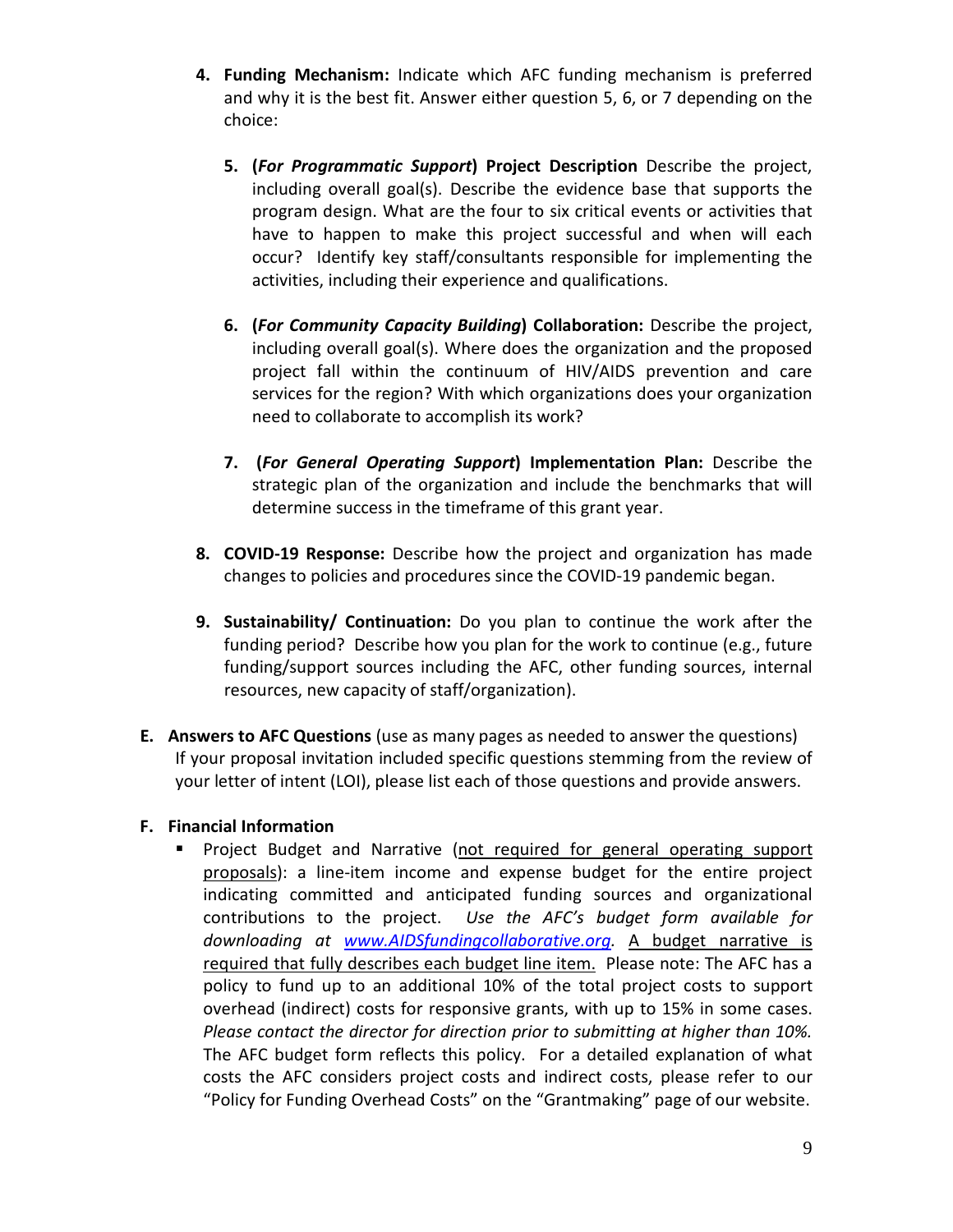- A list of current HIV-specific grants for your organization, including the funder, the amount of each grant, the grant period, and a general description of the activities supported by each of these HIV-specific grants. HIV-specific grants would include any grants for which there are explicit activities related to HIV prevention or services.
- 2022 Organizational Budget

### **G. Attachments**

**Please check the box on the proposal cover form to communicate the following are available. They will be requested if an award is approved.** 

- IRS exemption letter or identification of fiscal agent
- List of current board of trustees and their professional affiliations
- Most recent audited financial statement and management letter if provided
- Most recent annual report (if available)
- **•** Organization's written non-discrimination policy
- Support letters (required from all partners in collaborative proposals; optional for non-collaborative proposals)

# <span id="page-10-0"></span>**ELECTRONIC SUBMISSION**

Email an electronic copy of your complete application including attachments to [jpatterson@communitysolutions.com](mailto:jpatterson@communitysolutions.com) with the subject line "AFC 2022 Responsive Grant Proposal." Late or incomplete applications will not be accepted. If you do not have the capacity to submit a signed cover letter electronically or do not have electronic copies of the attachments, please contact us well in advance of the deadline to arrange a hard copy submission of those elements of your application.